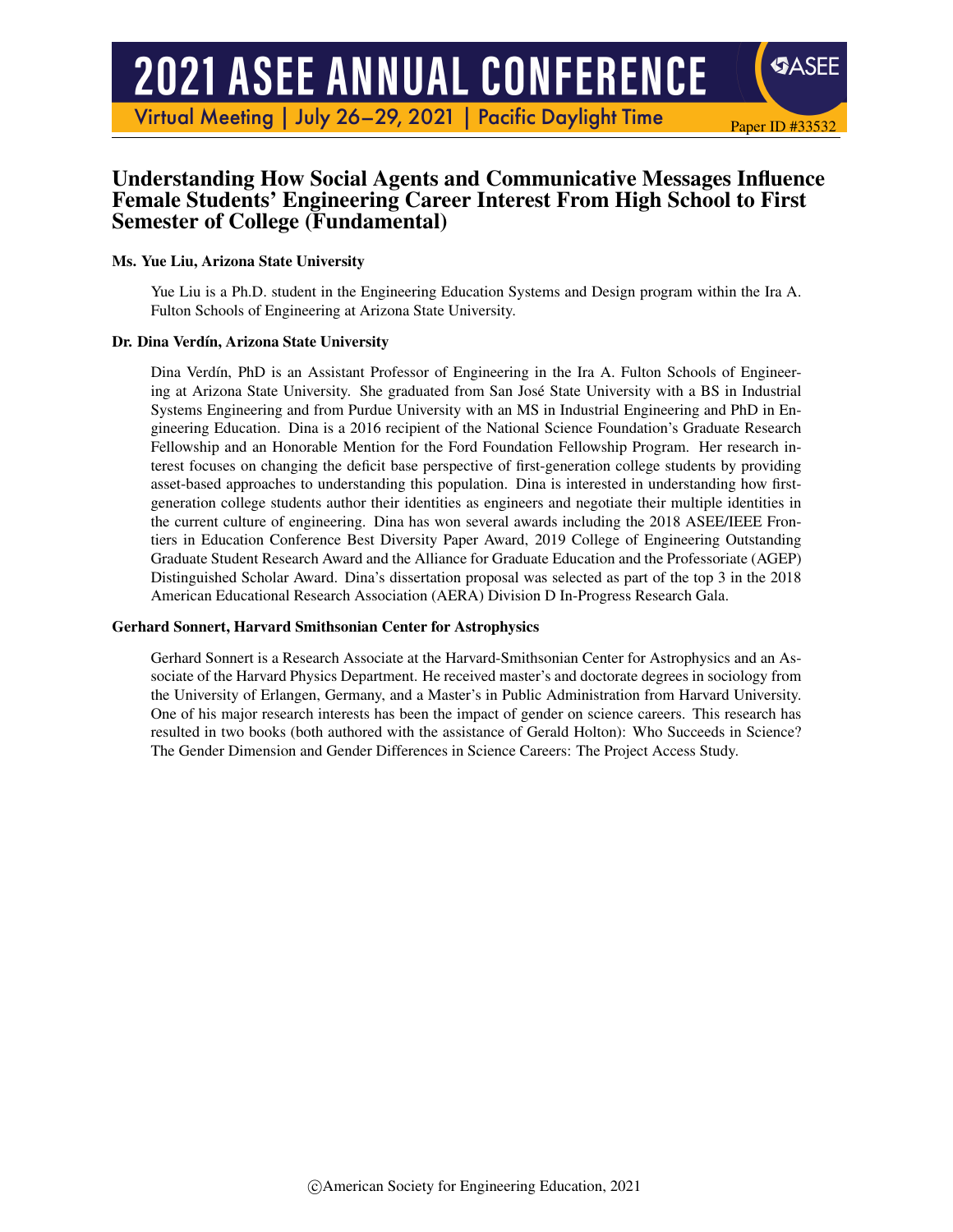## **Understanding How Social Agents and Communicative Messages Influence Female Students' Engineering Career Interest from High School to First Semester of College**

#### **Abstract**

Many researchers have investigated how to increase female and minority students' engineering career interest, but they are still severely underrepresented in the field of engineering. Prior literature demonstrated that various factors contribute to students' engineering career interests, such as self-efficacy and social support. Previous research also explained that students' early engineering interest was the most influential predictor of their engineering major and career choice. Therefore, it is necessary to examine students' engineering career interest trajectories prior to college to better understand how students develop or hinder their interest in an engineering career. This study answers the following research question: "Which social agents and what communicative messages influence female students' intentions to choose engineering as a career at the beginning of high school, end of high school, and the first semester of college?"

We used a cross-sectional dataset collected from students enrolled in first-semester English courses at 23 four-year institutions and 4 two-year institutions across the United States. The survey was a retrospective examination of students' (both engineering majors and nonengineering majors) career interests, attitudes, and beliefs about engineering and broadly STEM. Students indicated career interests at different stages in their lives (e.g., during middle school, beginning of high school, end of high school, and beginning of college). Logistic regression was used to understand the social support factors promoting engineering career interests during the four retrospective time points. Our findings demonstrated that at the beginning of high school, Latinas were more likely to choose engineering as a career. However, by the end of high school, Asian girls had higher odds of choosing engineering as a career, whereas multiracial girls had a decreased likelihood. These changes revealed the impact of race/ethnicity on girls' engineering career interest at different time points during high school. Our findings also indicated that different social agents, such as fathers, high school teachers, and siblings, had various impacts on girls' engineering career interest at different stages of high school. At the beginning of high school, female students who chose engineering as a career were more likely to be encouraged by their fathers and teachers, however, at the end of high school, female students were more likely to be encouraged by their fathers and siblings.

This study helps disentangle the influence social agents have on female high schoolers' interest in engineering careers. Furthermore, a deeper understanding of how factors influence the chances of female students' engineering career interest during high school and first semester of college will help the engineering education research community develop more effective strategies in improving female and minority student participation.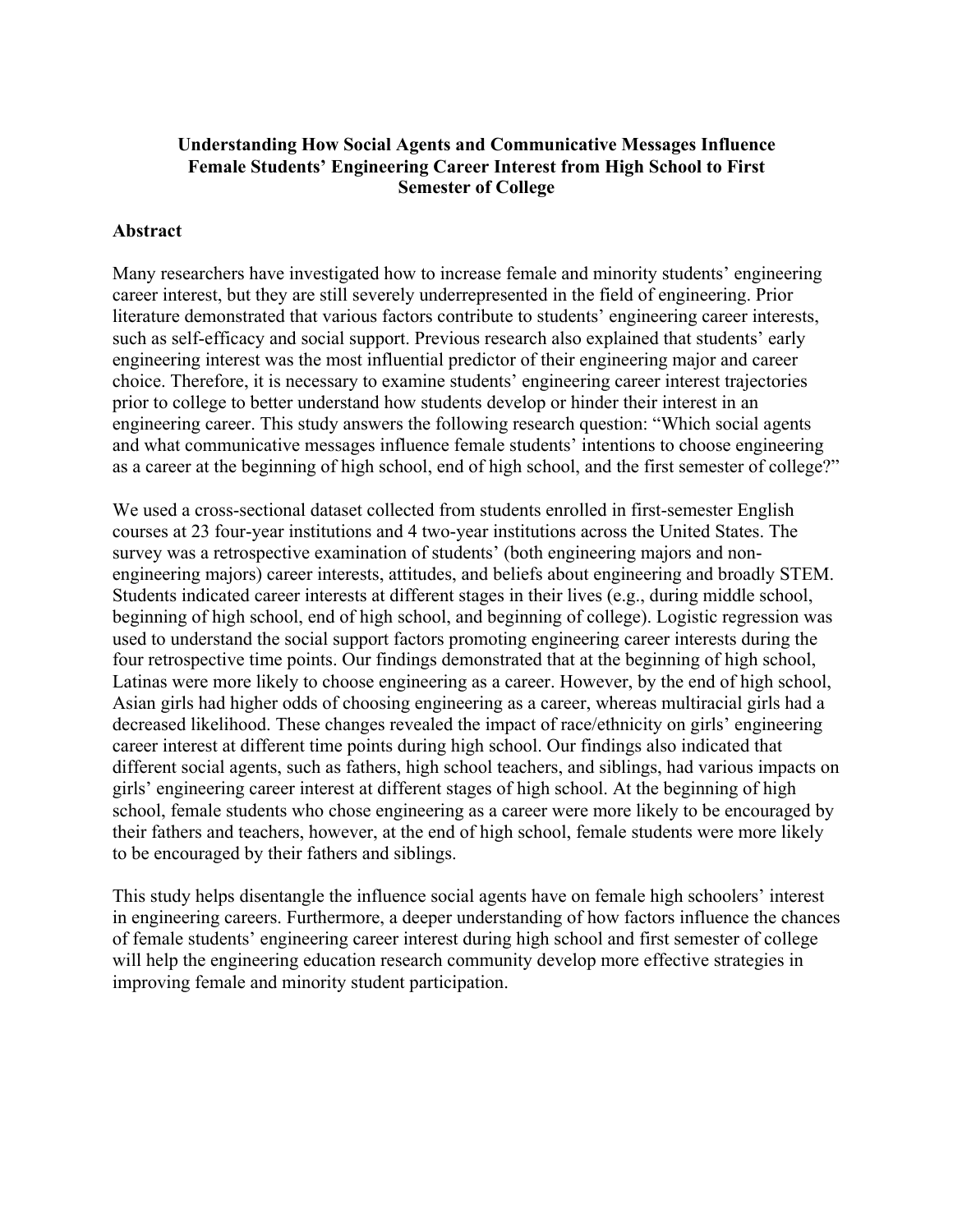#### **Introduction**

Broadening participation in engineering has been a critical topic for more than a decade [1]. Moreover, engineering continues to be a male-dominated field; in 2017, the percentage of male first-year college students with an engineering career interest increased to 27.9% whereas only 9.5% of female first-year college students indicated intention to choose engineering as a career [2]. Therefore, to equitably attract more women into engineering, it is crucial to understand what supports and hinders female students' engineering career interest.

High school is a critical period for adolescents to develop their career interests [3]. Sadler [4] found that during the high school years, the percentage of males interested in engineering remained the same with only a slight increase, whereas the percentage of females decreased. Bystydzienski [5] found that female students' decisions against pursuing an engineering degree was not due to a lack of academic preparation or interest in engineering, but rather from a lack of financial resources, fears of failure, and minimal social support. Stake and Mares [6] found that, for high school students, support from family members, friends, and academic role models, was critical in developing career interest in science. Stake [7] highlighted that when controlling for gender, parental level of education, and measured scientific ability, the support from influential individuals, such as family members, peers, professors, and teachers, were strong predictors of positive science attitudes. Social support was found to be important for female students to develop their interest in an academic field, including engineering [5] [6] [8].

In this study we examined the importance of social support mechanisms (e.g., encouragement, external recognition, and family attitudes toward STEM, etc.) that promotes or hinders female students' interest in pursuing an engineering career. Previous studies indicated that influential others, such as teachers, parents, siblings, relatives, and peers, could significantly influence students' engineering career choices [9] [10]. Godwin [11] found that when female students received the recognition message as a "math person" or "physics person" by influential others, such as parents, teachers and friends, they were more likely to choose engineering as a career.

Previous studies mainly focused on how social support influence female students' STEM selfefficacy and attitudes toward STEM [12] [13] [11]. However, there is a lack of clarity in the existing body of research that specifically focuses on how social agents and their communicative messages influence high school female students' career interest in engineering at the pivotal transition from high school to college. This study will contribute to the engineering education research community by providing a deeper understanding of the different sources of messages that promote interest development during female students' different life stages, i.e., beginning of high school, end of high school, and first semester of college. Understanding how social agents help promote interest, through their messages, for female students at different time points can open opportunities to create interventions for secondary educators and families.

## **Research Question**

Guided by the Vocational Anticipatory Socialization (VAS) of STEM model, this study examines how social agents (i.e., teachers, peers, parents, siblings, and other relatives) and communicative messages (i.e., recognition, encouragement, and career information) influence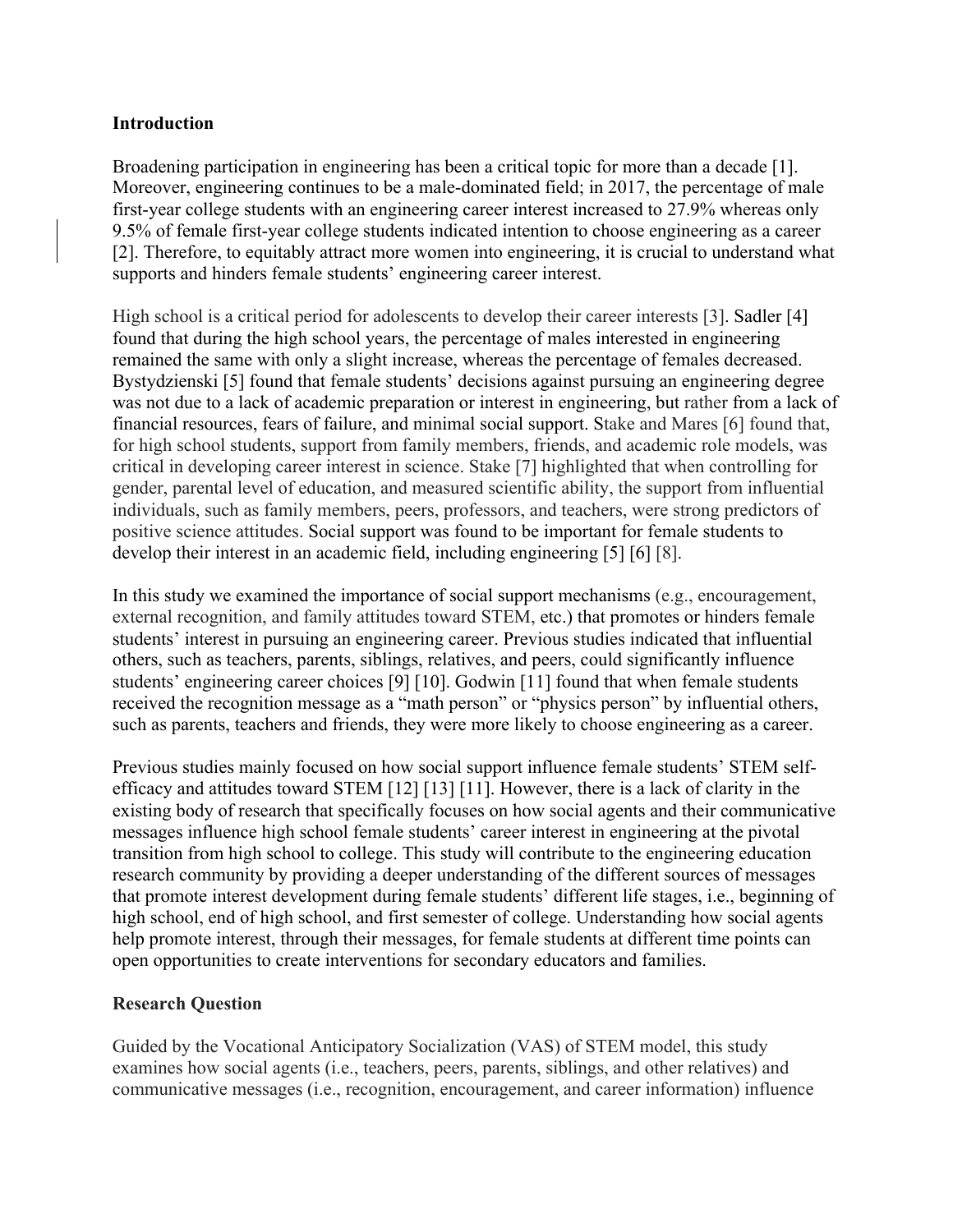high school female students' engineering career interests. Specifically, this study addresses the following research question:

Which social agents and what communicative messages influence female students' intentions to choose engineering as a career at the beginning of high school, end of high school, and the first semester of college?

#### **Theoretical Framework**

Vocational Anticipatory Socialization (VAS), originally a theory in the field of communication, is the communicative and socializing process that could affect how individuals make their career decisions [10, 13]. According to VAS, the messages that students received socialize them toward a career path [15]. VAS stresses the importance of information, accessibility to career descriptions, and social agents, such as teachers, parents, or other STEM professionals students might know. These social agents might help students shape their understanding of what STEM is and what a STEM career involves, thus further developing their interest in choosing a career in the STEM field [16]. Kitchen et al. [17] also noted that VAS explains how individuals develop their interest in a discipline as well as the development of their educational and career pathways. More recent work by Myers and her colleagues extended VAS to a STEM specific career development model, which explains the development of career interests in science, technology, engineering, and mathematics-related fields [15] [16].

This study uses the VAS of STEM as a theoretical guide to better understand how social agents, (e.g., family members, teachers, and peers) and the messages they convey can influence high school female students to develop a career interest in engineering. The VAS Model of STEM, depicted in Figure 1, highlights the significance of socializing messages from influential others on students' academic and career pursuits. The model also considers the importance of students' backgrounds including race/ethnicity, socioeconomic status, gender and the circumstances that students may experience as a result of being a member from a minoritized group [16].The VAS Model of STEM (as seen in Figure 1) depicts the reciprocal relationships among the messages adolescents received from different VAS sources, experience and personal factors, which are influenced by demographic factors (e.g., culture, socio-economic status and gender) [16]. Overall, the model demonstrates the interaction between various factors and VAS messages, all influencing adolescents' future academic majors and career pathways. Unlike many other career models, the VAS Model of STEM highlights the central role communication plays in affecting adolescents' STEM-related academic and career interests [16].



**Figure 1**. Vocational Anticipatory Socialization Model of STEM borrowed from [16]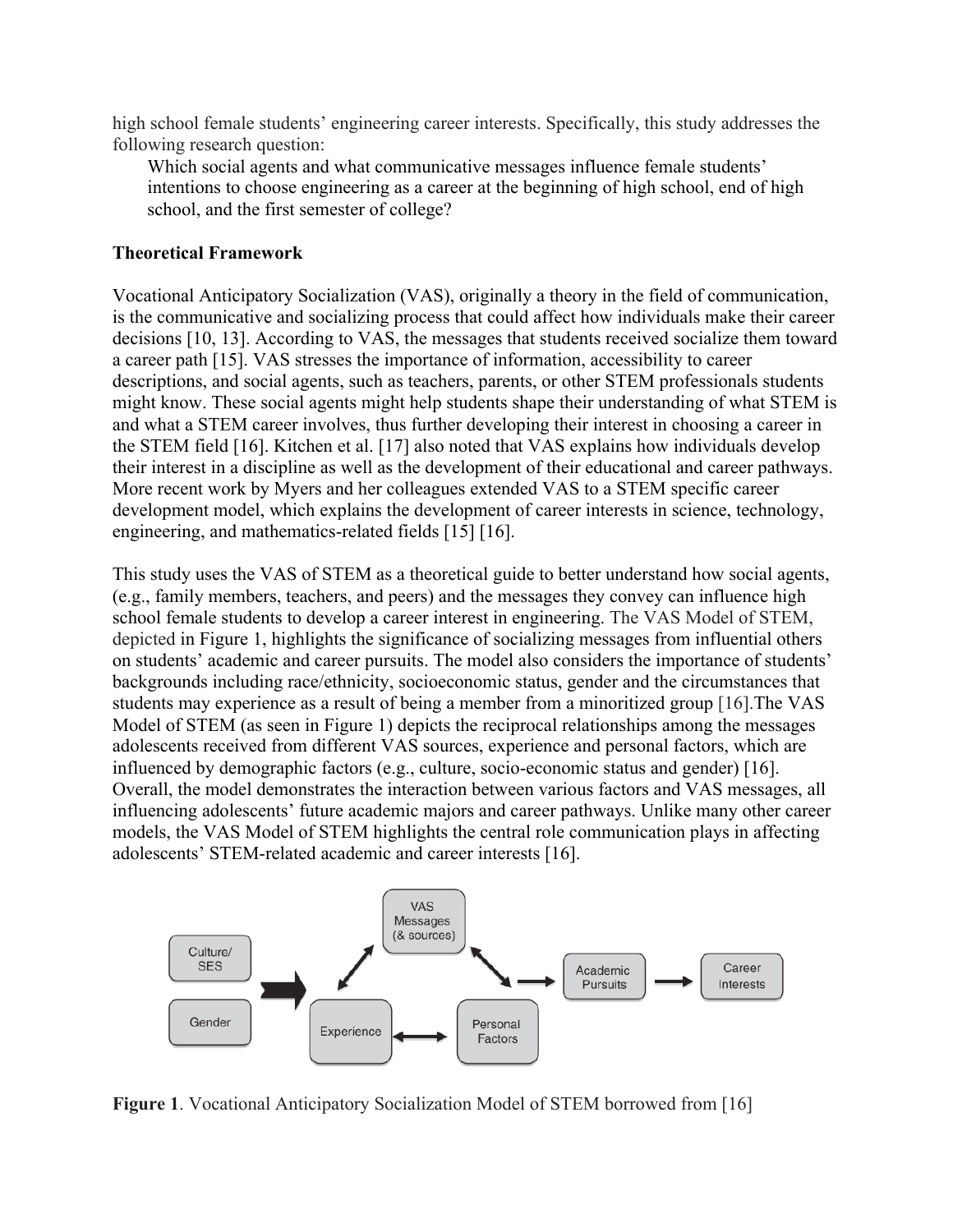Scholars have identified five primary VAS sources that transmit messages (i.e., parents/family, teachers/schools, peers/friends, part-time job, and the media) that support high school female students' engineering career development [18] [14]. Godwin et al. [9] found students were more likely to choose engineering as a career when there was a perceived family support of science and an awareness of the importance of science as a pathway to a better career. Observing parents' worked-related activities, discussing the importance of work with parents, and general conversations about career aspirations were found to aid adolescents' career decision-making process [19]. In addition, schools were cited as influential sites where adolescents could find teachers and career counselors who could enlighten and guide their career choices [16] as well as learn necessary information about careers [18]. Peers could help adolescents learn more about workplace skills by discussing their family members' jobs, thus expanding their career options through a second-hand exposure [18]. Peers could transmit both positive and negative messages about careers related to their family or relatives' occupations. When peers discussed their family or friends' jobs, they usually provide more details about this career [14]. Part-time jobs provided adolescents opportunities to learn the skills needed in certain jobs [16]. Media might not directly provide adolescents with certain career information, but a study found that it served as an introduction to certain careers, for example, the internet can provide various types of VAS information to users [19].

Jahn and Myers [16] identified that five major themes exist in VAS messages: value, expectation, prescription, opportunity, and description, which were informed by students' gender, culture, and/or social-economic status. Value messages were the most common messages and they informed receivers to pursue a career coinciding with family or social values [16]. Value messages could direct students (the message receivers) to pursue a career that their family or society regarded as a good job. Therefore, the value messages could lead students to prioritize their values and choose the careers aligned with those values [16]. Expectation messages were also a common way that students were advised on career direction, prompting them to consider the consequences of pursuing a career path, such as "Find a stable career," "Provide for your family," or "Be financially independent" [14, p.100]. Prescription messages, such as "Don't waste your math skills—be an engineer," identified specific careers for the receivers based on their talents, interests, and/or the career's prestige or income potential [16]. Opportunity messages, such as "We need more women in the medical field" and "There is a shortage of engineers in this country," encouraged the receivers to move toward less pursued careers that needed greater diversity [16]. Description messages conveyed details about the job environments, such as tasks and requirements [16].

Within the VAS framework, consideration of prior STEM-related experiences and students' demographic characteristics, such as gender and socioeconomic status (SES), were also significant factors in providing accessibility to career opportunities or career descriptions [15]. According to Jahn and Myers [16], VAS messages usually provide more direct career information and guidance to students than their demographic characteristics. However, we understand that there may be overt and covert racist and sexist messages that students might receive, prompting them to become discouraged to pursue a certain career path. Jahn and Myers [16] also asserted that personal factors could largely influence adolescents' career choices. Personal factors included self-efficacy, prior experiences, enjoyment, and resilience. Jahn and Myers [16] revealed that adolescents might pay more or less attention to aspects closely related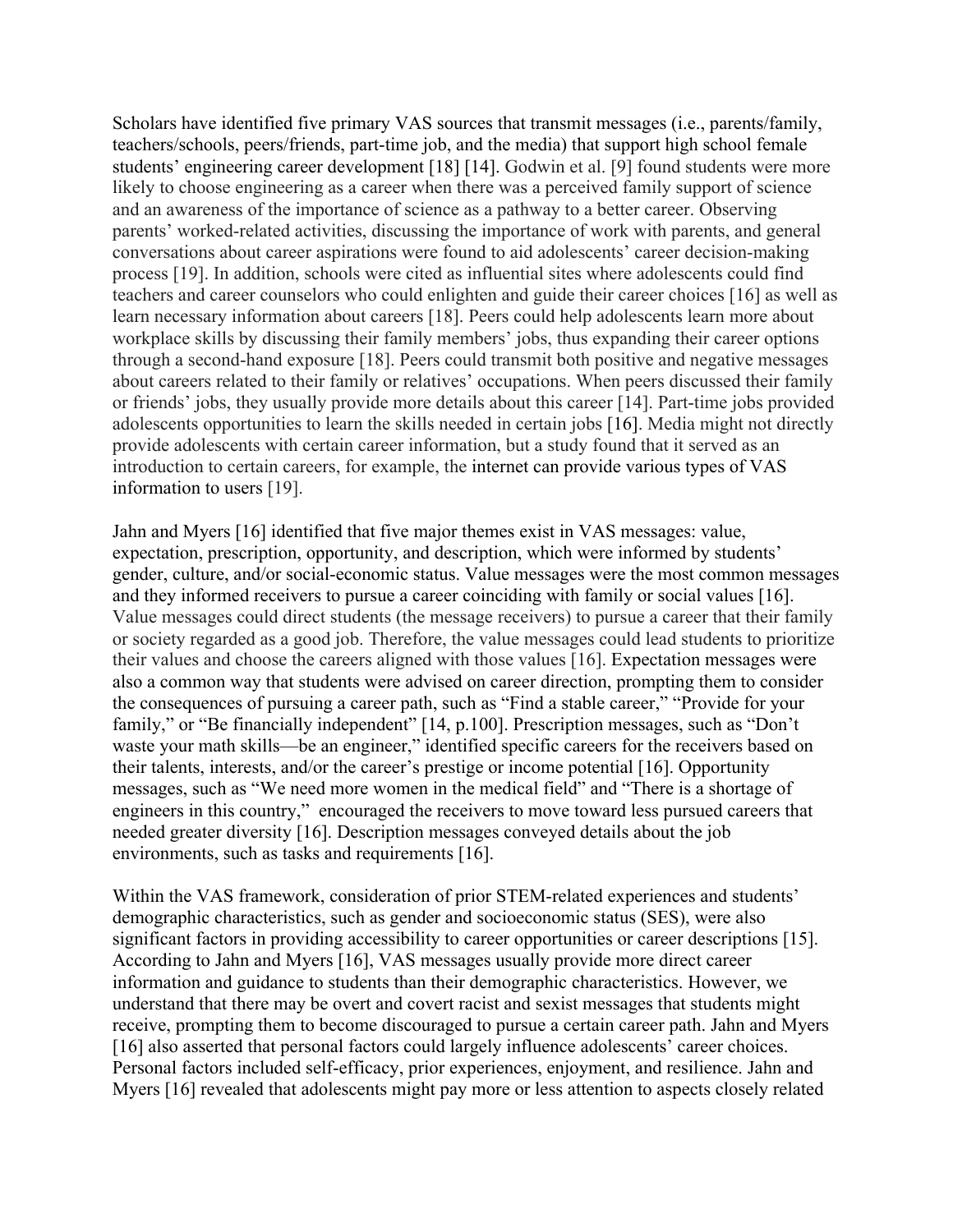to their personal experiences based on the VAS messages they received. Personal experiences and exposure can overlap sometimes, but they are different in nature [16]. Experiences are activities that students participate and create according to their own interests, whereas exposures are non-voluntary circumstances based on the availability of resources, such as individuals living in rural or urban areas as well as teachers' different skillsets [16].

Scholars have found that a lack of information about STEM and/or STEM professionals could hinder students' interest in pursuing STEM as a career [15]. Therefore, it is crucial to understand the relationship between different social agents and the communicative messages that influence female students' STEM career interest through the lens of the VAS model of STEM.

## **Method**

#### *Data Collection*

For this study, we used the dataset from the Outreach Programs and Science Career Intentions (OPSCI) survey. The OPSCI survey was administered to students enrolled in their first-semester English courses at twenty-three four-year institutions and four two-year institutions across the United States in Fall 2013 and it is a cross-sectional study. The OPSCI dataset includes 15,847 participants, of which 8,033 (50.69%) identified as female, 6,315 (39.85%) identified as male, and 1,499 (9.46%) participants did not specify their gender or did not complete the survey. To address our research question, we only examined the female student sample  $(n = 8,033)$ . The survey was a retrospective examination of students' career interest (both engineering majors and non-engineering majors). The survey questions were in the following five areas: career interest at different stages in their lives (i.e., during middle school, beginning of high school, end of high school, and beginning of college), middle school math and science exposure, high school STEM courses, STEM-related interests, family STEM support, and students' demographic information.

#### *Participants' Demographic Information*

In our sample of female participants, 823 (10.7%) identified as Asian American, 1,123 (14.6%) identified as Black/African American, 1,660 (21.0%) identified as Latina, 446 (5.8%) identified as multiracial, 193 (2.5%) identified as Native American, and 5,018 (65.0%) identified as White. The first-generation college student variable was created using students' self-reported parents' level of education. Students who indicated their parents did not earn a bachelor's degree were coded as 1 and those who indicated their parents had a bachelor's degree or higher were coded as 0. A coded value of 1 suggested this participant was a first-generation college student, whereas a coded value of 0 indicated this participant was a continuing-generation college student. Among all the female participants, 3,487 (43.4%) were first-generation college students, 4,104 (51.1%) were continuing-generation college students, and 442 (5.5%) students did not specify their parents' education level.

A summary of our participants' demographic information can be found in Table 1. Additionally, in Table 1, we provide information about students' engineering career interest in four retrospective time points (i.e., middle school, beginning of high school, end of high school, and beginning of college) by race/ethnicity. Descriptive statistics show that in middle school, there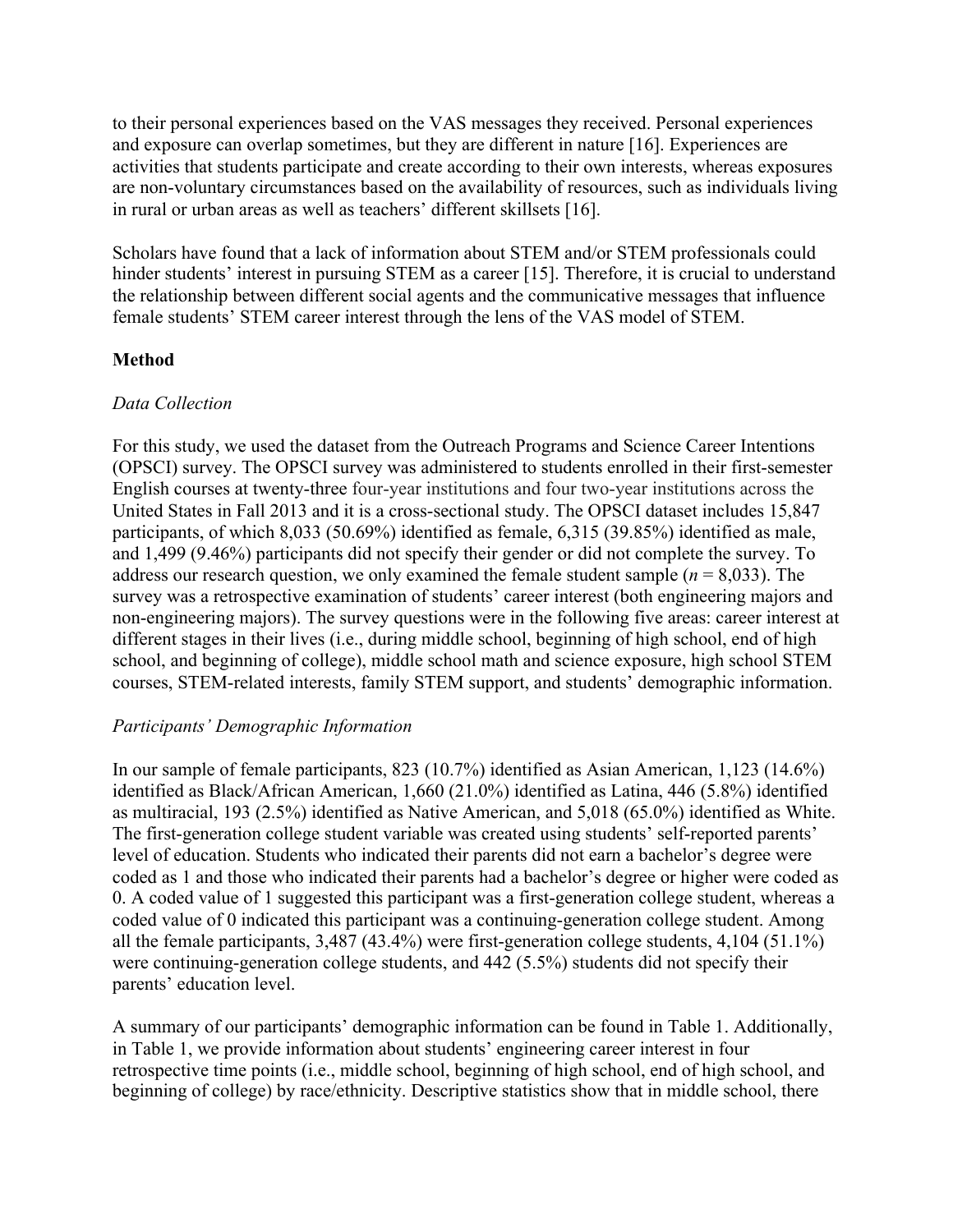were 372 (4.6%) female students that indicated an engineering career interest. At the beginning of high school, more female students became interested in an engineering career increasing the value to 581 (7.2%). At the end of high school, the number and percentage of female students who were interested in engineering increased to 637 (7.95%), whereas at the first semester of college, both the number and percentage of female students who were interested in pursuing engineering dropped to 569 (7.1%).

| <b>Race/Ethnicity</b>           | Middle        | <b>Beginning of</b> | <b>End of High</b> | <b>Beginning of</b> |
|---------------------------------|---------------|---------------------|--------------------|---------------------|
|                                 | <b>School</b> | <b>High School</b>  | <b>School</b>      | college             |
| <b>Asian / Pacific Islander</b> | 65            | 97                  | 110                | 100                 |
|                                 | $(0.8\%)$     | $(1.2\%)$           | $(1.4\%)$          | $(1.2\%)$           |
| <b>Black/African American</b>   | 69            | 89                  | 82                 | 78                  |
|                                 | $(0.9\%)$     | $(1.1\%)$           | $(1.0\%)$          | (1%)                |
| Latina                          | 93            | 125                 | 128                | 119                 |
|                                 | $(1.2\%)$     | $(1.2\%)$           | $(1.6\%)$          | $(1.5\%)$           |
| <b>Multiracial</b>              | 24            | 31                  | 28                 | 29                  |
|                                 | $(0.3\%)$     | $(0.4\%)$           | $(0.3\%)$          | $(0.4\%)$           |
| <b>Native American /</b>        | 15            | 20                  | 16                 | 10                  |
| <b>Alaska Native</b>            | $(0.2\%)$     | $(0.2\%)$           | $(0.2\%)$          | $(0.1\%)$           |
|                                 |               |                     |                    |                     |
| White                           | 175           | 318                 | 359                | 318                 |
|                                 | $(2.2\%)$     | (4%)                | $(4.5\%)$          | $(4\%)$             |
| <b>Overall Sample</b>           | 372           | 581                 | 637                | 569                 |
|                                 | $(4.6\%)$     | $(7.2\%)$           | $(7.95\%)$         | $(7.1\%)$           |

**Table 1.** Demographic information of female students who had an engineering career interest

## *Analysis*

To answer our research question, "Which social agents and what communicative messages influence high school female students' intentions to choose engineering as a career at the beginning of high school, end of high school, and beginning of college?" Three logistic regression models [20] [21] were analyzed to understand the social support factors that promoted engineering career interests during three retrospective time points (i.e., the beginning of high school, the end of high school, and the first semester of college). Students were asked to mark their interest in the following engineering disciplines: engineer (in general), mechanical, electrical, civil, chemical, biomedical, environmental, industrial, engineering technologist, and computer scientist/programmer during three time points. We grouped all engineering careers from the survey into one variable to capture students' overall interest in an engineering career rather than specific disciplinary interest. Engineering career interest at each time point was coded as a binary variable: 1 means the respondent indicated engineering career interest and 0 means the respondent did not have an engineering career interest.

Students' race/ethnicity and parents' level of education were included in the model as control variables and were not removed from the model. The independent variables analyzed in each logistic regression pertained to students' perceived social support factors and communicative messages. We asked students to report their family and school environment support as it relates to STEM. Table 2 provides the survey questions used in our analysis. These variables will help us better understand how social support factors, such as agents (e.g., teachers, peers, parents,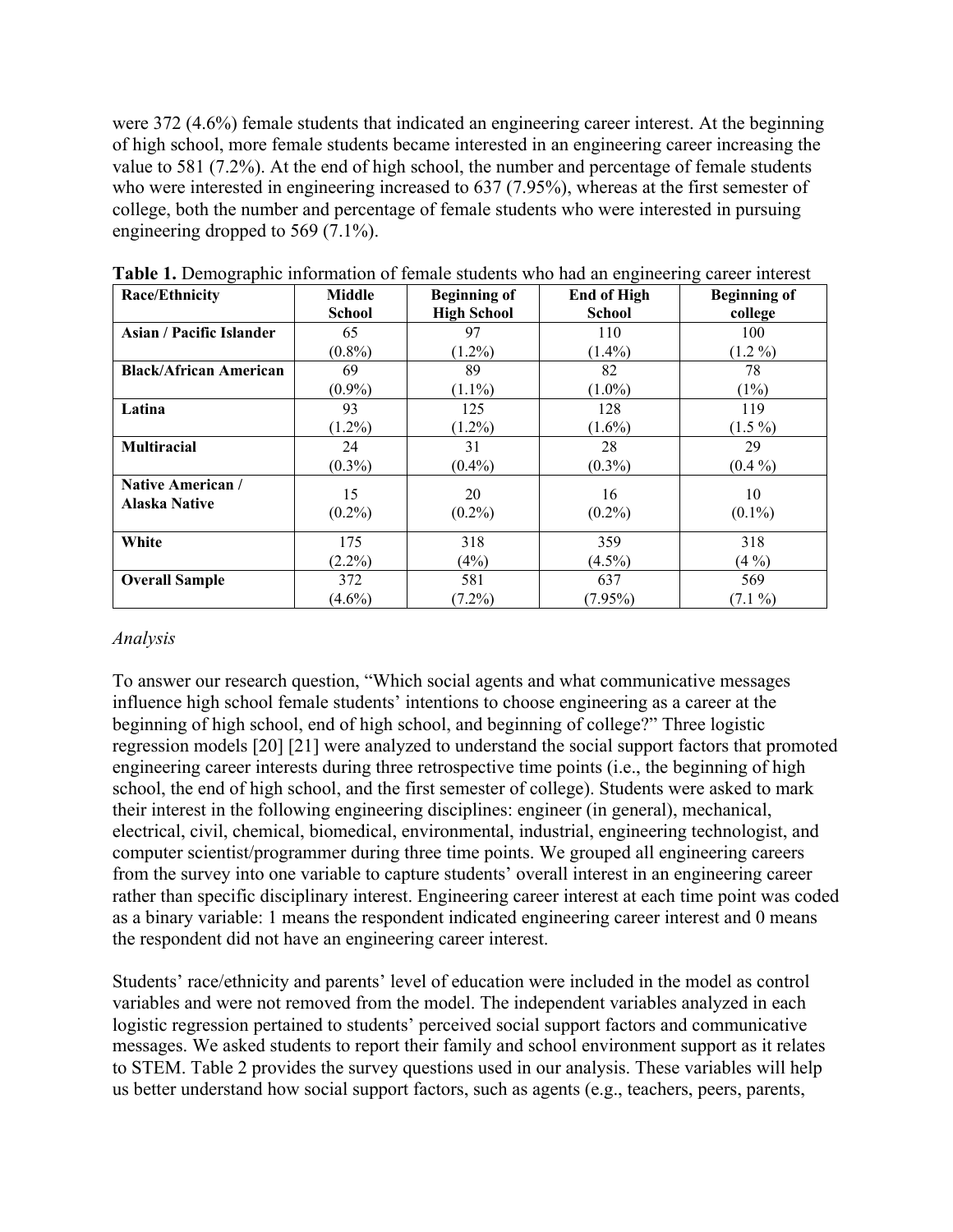siblings, and other relatives) and communicative messages (e.g., recognition, encouragement, and career information accessibility), influence high school female students' engineering career interests.

In the logistic regression analyses, a backward elimination method was used to select the best model. Backward elimination is an algorithm that begins by introducing all variables into the model; through multiple iterations, variables that are not significant are deleted one at a time until a final parsimonious model is achieved. Independent variables whose odds ratio is greater than one suggests that under the influence of this independent variable, the participant had a higher likelihood to choose engineering as a career at the beginning of high school, end of high school, and first semester in college. In comparison, under the influence of independent variables whose odds ratios is less than one, the participant had a lower likelihood of choosing engineering as a career at the beginning of high school, end of high school, and first semester in college.

| Area             | Question                     | Option                                  |
|------------------|------------------------------|-----------------------------------------|
| Supportive       | Was your home environment    | Not supportive                          |
| Home             | supportive of science, for   | Occasionally supportive                 |
| environment      | example, did you often visit | Moderately supportive                   |
| of science       | science museums or zoos?     | Generally supportive                    |
|                  |                              | Very Supportive                         |
|                  |                              |                                         |
| Encouragement    | Who encouraged you to select | No One                                  |
| toward STEM      | a STEM career path? (Mark    | Mother/Female Guardian                  |
| career path      | all that apply)              | Father/Male Guardian                    |
|                  |                              | Siblings                                |
|                  |                              | Other relative                          |
|                  |                              | <b>School Counselor</b>                 |
|                  |                              | Middle School Teacher                   |
|                  |                              | High School Teacher                     |
|                  |                              | Someone in that career field            |
|                  |                              |                                         |
| Family's         | Which of the following       | STEM is involved in my father's career  |
| interest in, and | statements describe your     | STEM is involved in my mother's career  |
| attitudes        | family's interest in, and    | STEM is involved in a sibling's career  |
| toward, STEM     | attitudes toward, STEM?      | STEM is involved in another relative's  |
|                  | Mark all that apply          | career                                  |
|                  |                              | STEM is considered a diversion or hobby |
|                  |                              | STEM is a way for people to have a      |
|                  |                              | better career                           |
|                  |                              | STEM is not a family interest           |
|                  |                              | STEM was a series of courses that I had |
|                  |                              | to pass                                 |
|                  |                              | Someone could help me with STEM         |
|                  |                              | homework                                |

**Table 2**. Measures for the independent variables (not including demographic variables)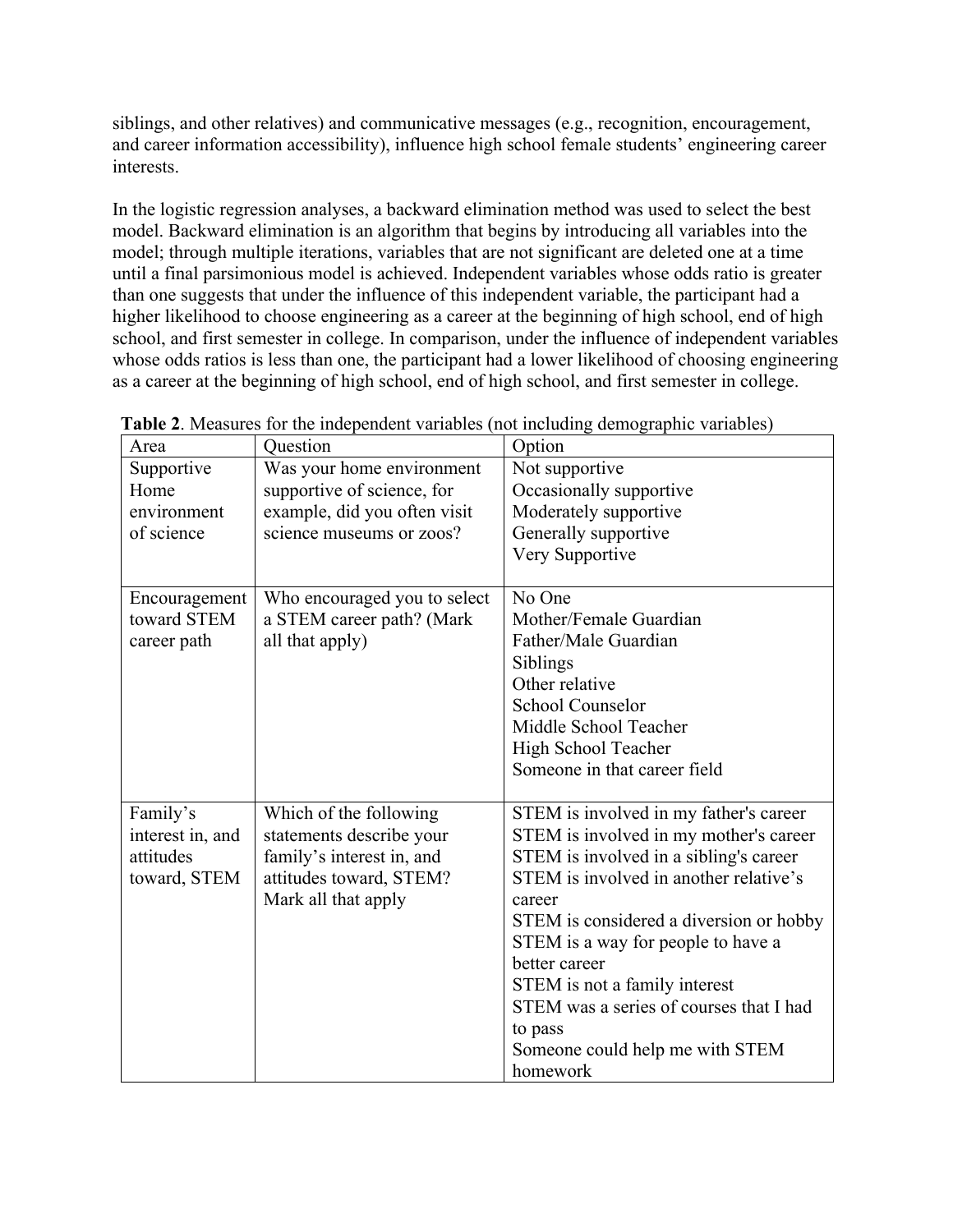|                                                   |                                                                             | My family arranged for tutoring in math<br>or science                                                                                         |
|---------------------------------------------------|-----------------------------------------------------------------------------|-----------------------------------------------------------------------------------------------------------------------------------------------|
| External<br>Recognition as<br>a STEM<br>person    | To what extent do you<br>disagree or agree with the<br>following statement: | My STEM teacher see me as a STEM<br>person<br>My family see me as a STEM person<br>My friend/classmate see me as a STEM<br>person             |
| External<br>Recognition as<br>a physics<br>person | To what extent do you<br>disagree or agree with the<br>following statement: | My physics teacher see me as a physics<br>person<br>My family see me as a physics person<br>My friend/classmate see me as a physics<br>person |

## **Results**

The goal of this study was to understand which social agents and what communicative messages influence high school female students' engineering career interest. All models were screened for multicollinearity and influential cases. The correlation matrix of all predictor variables did not exceed 0.80 [22]. The variance inflation factor is another tool that can help identify the degree to which there is multicollinearity in a model. The variance inflation factors values for each variable in our three models were less than 5; a recommended cut-off value [23][24][25] and tolerance was above the recommended 0.1 cutoff value [23][24][25]. Once the final models were determined we proceeded to conduct case wise diagnostics to evaluate if there were influential observations that were biasing the model. Casewise diagnostics were evaluated by examining the standardized residuals and Cook's distance for each model, the test of normality showed no evidence of any significant deviation of normality for each model [26]. Below are the results of the three final parsimonious models, which investigated female students' engineering career interest at the beginning of high school, end of high school, and first semester in college.

The first logistic model we present provides the odds of high school female students being interested in engineering at the beginning of high school (see Table 3, Nagelkerke R Square = 0.222). Following, we modeled female students' career interest in engineering at the end of high school (results are summarized in Table 4, Nagelkerke R Square = 0.306). Lastly, we examined participants' engineering career interest during their first semester in college (see Table 5, Nagelkerke R Square  $= 0.510$ ). Since the survey was administered to students in introductory English courses, we had an opportunity to identify female students interested in both engineering and non-engineering majors. Thus, we could retrospectively triangulate those who might have lost or gained interest in engineering after transitioning from high school to college. Specifically, comparing the results from Table 3, Table 4, and Table 5, we found that being recognized as a STEM person by family members could increase participants' likelihood to choose an engineering career at all three retrospective time points: the beginning of high school, the end of high school, and the first semester of college. Both at the beginning and end of high school, fathers' encouragement could promote participants' engineering career interest.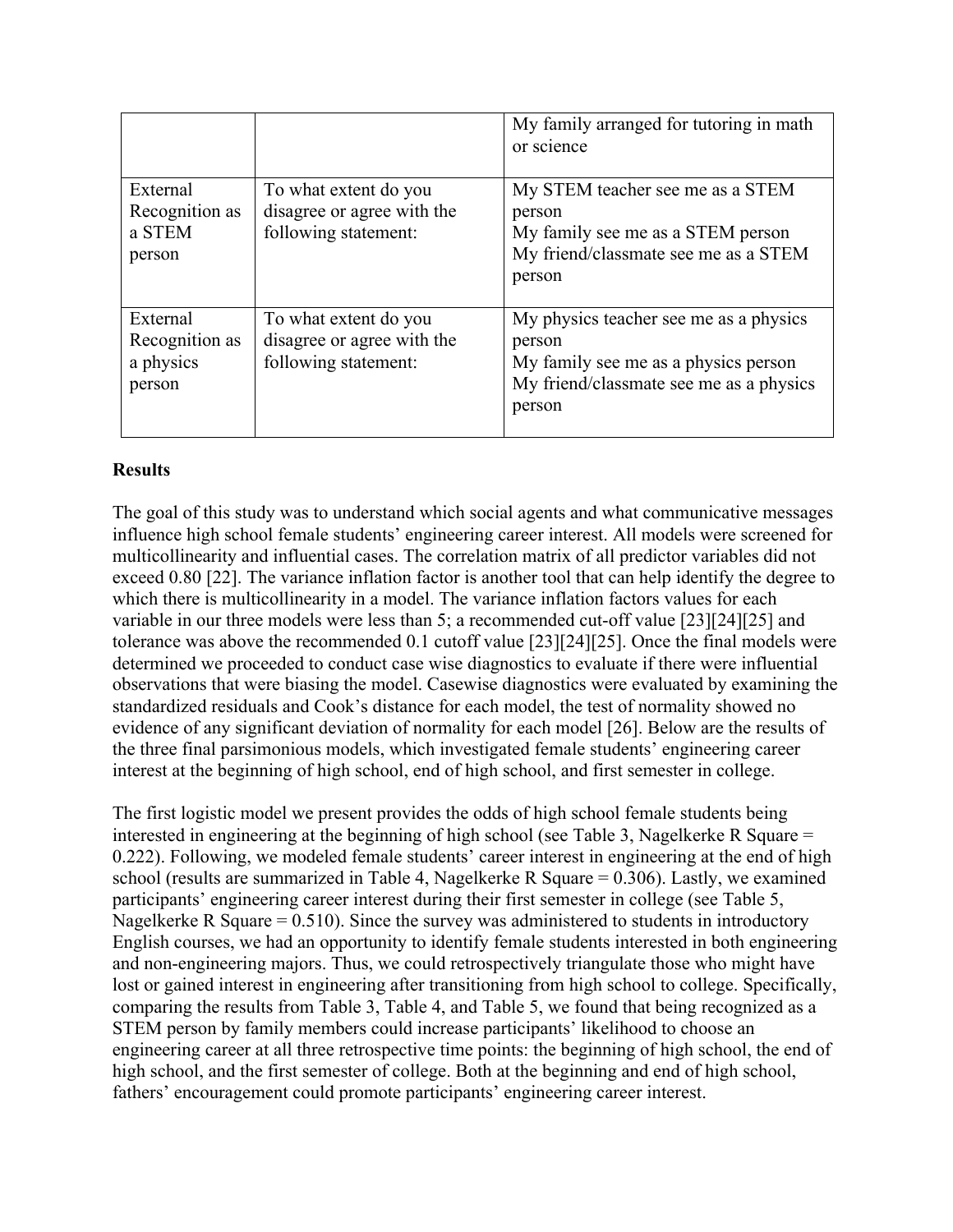More specifically, at the beginning of high school (see Table 3), we found that female students who were interested in engineering in middle school had higher odds of being interested in an engineering career at the beginning of high school ( $OR = 13.735$ ). Female students who identified as Asian, Black/African American, and Latina were more likely to choose engineering as a career in the beginning of high school ( $OR = 2.096$ ;  $OR = 2.032$ ;  $OR = 1.441$ ). When female students were encouraged by their fathers ( $OR = 1.949$ ) and their high school teachers ( $OR =$ 1.708), they were more likely to demonstrate engineering career interests at the beginning of high school. Conversely, when female students were encouraged by their siblings (*OR* = 0.633), they were less likely to indicate an engineering career interest at the beginning of high school. If STEM was involved in their fathers' careers, high school female students were less likely to choose engineering as a career  $(OR = 0.750)$ . High school female students who received messages of being a "physics person" by their friends and a "STEM person" by their family members were more likely to choose engineering as a career ( $OR = 1.22$  and  $OR = 1.260$ , respectively). However, female students who received messages of being a "STEM person" by friends had lower odds of being interested in engineering careers at the beginning of high school  $(OR = 0.863)$ . Female students who were viewed as a "physics person" by their friends were more likely to choose engineering as a career than female students who were regarded as a "STEM person" by their friends, possibly because physics concepts are closely related to engineering compared to the general STEM disciplines (e.g., life sciences).

|                                                       | Sig. | Odds   |
|-------------------------------------------------------|------|--------|
|                                                       |      | Ratio  |
| Constant                                              | .000 | .023   |
| <b>Control Variables</b>                              |      |        |
| Parents level of education                            | .709 | .953   |
| Asian                                                 | .004 | 2.096  |
| <b>Black</b>                                          | .005 | 2.032  |
| Latina                                                | .049 | 1.441  |
| Multiracial                                           | .048 | .498   |
| Native American                                       | .119 | 1.829  |
| White                                                 | .595 | 1.128  |
| <b>Main Effect</b>                                    |      |        |
| Engineering career interest at middle school          | .000 | 13.735 |
| Family see me as a STEM person                        | .000 | 1.260  |
| Friend see me as a STEM person                        | .026 | .863   |
| Friend see me as a physics person                     | .000 | 1.229  |
| Father/male guardian encouraged me toward STEM career | .000 | 1.949  |
| High school teacher encouraged me toward STEM career  | .000 | 1.708  |
| Sibling(s) encouraged me toward STEM career           | .023 | .633   |
| STEM is involved in father's career                   | .034 | .750   |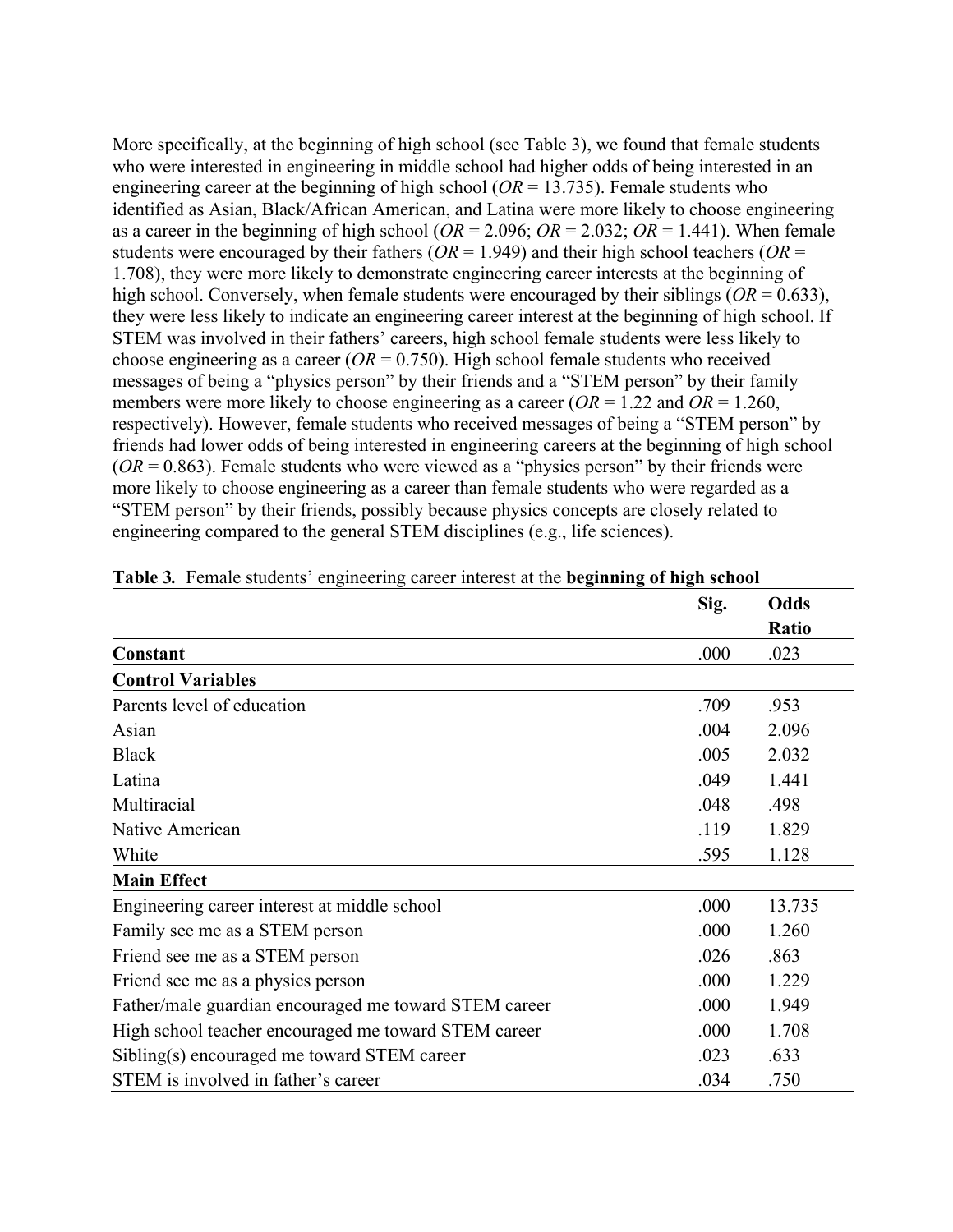Female students who reported being interested in an engineering career at the beginning of high school had higher odds of choosing engineering as a career at the end of high school (*OR* = 9.500; Table 4). It was noticeable that interest in engineering in middle school no longer increased female students' odds of choosing engineering as a career at the end of high school. It could be inferred that female students' engineering career interest in middle school only affected their interest at the beginning, not the end of high school, as students might have the option to take more advanced physics courses. Female students who identified as Asian were more likely to choose engineering as a career at the end of high school (*OR* = 2.020), whereas female students who identified as multiracial were less likely to choose engineering as a career at the end of high school ( $OR = 0.389$ ). Compared to the results in Table 3, at the beginning of high school, the odds of Asian female students being interested in engineering careers remained almost the same with a slight decrease. Female students who were encouraged by their fathers  $(OR = 1.471)$  and siblings  $(OR = 1.506)$  were more likely to show an engineering career interest at the end of high school. We found that encouragement from siblings could decrease the odds of female students choosing engineering as a career at the beginning of high school but increase the odds at the end of high school. This result may be because the end of high school is a critical transition from high school to college. Female students may be clearer and more serious about their career pathways, whereas at the beginning of high school, they still needed more exploration. It can also be possible that during high school, with more exposure to STEM and receiving more social support, these female students gradually changed their attitudes toward STEM careers and developed stronger interests and confidence in pursuing a STEM career.

However, when female students received encouragement from their mothers or were not encouraged at all, they were less likely to choose engineering as a career at the end of high school ( $OR = 0.597$  and  $OR = 0.638$ , respectively). Receiving communicative messages as a physics person or STEM person by family members also increased the odds of female students being interested in engineering careers at the end of high school (*OR* =1.383 and *OR* =1.323, respectively). On the other hand, the results revealed that families who view STEM as a series of courses to be passed decreased female students' likelihood to choose engineering as a career at the end of high school ( $OR = 0.724$ ). Female students with a sibling working in a STEM field had a lower likelihood of choosing engineering as a career at the end of high school (*OR* = 0.707). However, it is possible that some of the participants' siblings did not reach the age to have a career or the participants did not have siblings; thus, our findings may not represent the true participant-sibling social support mechanisms. Establishing an interest in engineering during middle school was included in the model, yet it was not significant in increasing or decreasing female students' odds of being interested in an engineering career at the end of high school.

| $\sqrt{ }$<br>$\overline{\phantom{a}}$ | - |      |       |
|----------------------------------------|---|------|-------|
|                                        |   | Sig. | Odds  |
|                                        |   |      | Ratio |
| Constant                               |   | .000 | .026  |
| <b>Control Variables</b>               |   |      |       |
| Parents level of education             |   | .246 | .861  |
| Asian                                  |   | .012 | 2.020 |
| <b>Black</b>                           |   | .676 | 1.128 |
|                                        |   |      |       |

| Table 4. Engineering career interest at the end of high school for female students |
|------------------------------------------------------------------------------------|
|------------------------------------------------------------------------------------|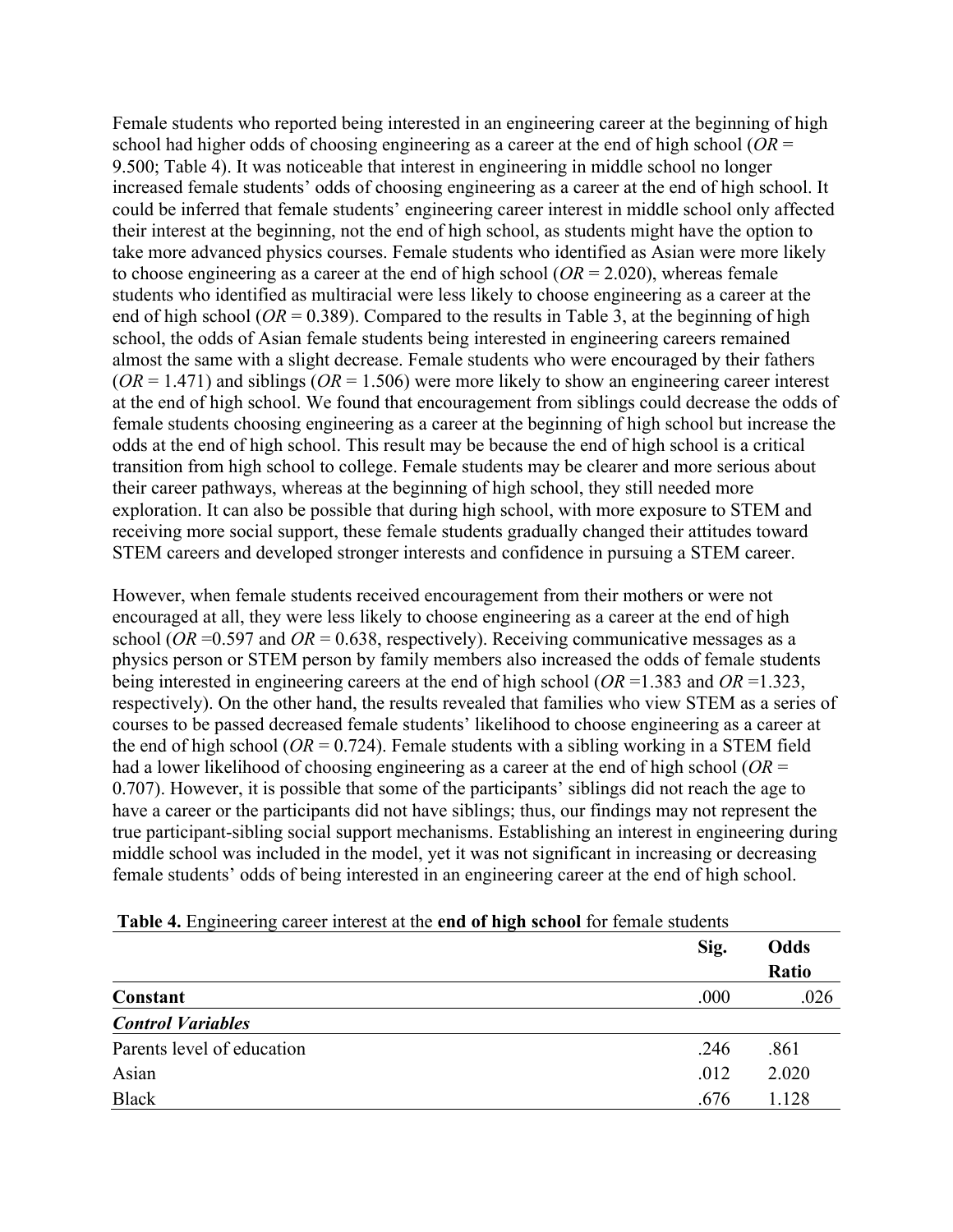| Latina                                                      | .498 | 1.143 |
|-------------------------------------------------------------|------|-------|
| Multiracial                                                 | .019 | .389  |
| Native American                                             | .306 | 1.557 |
| White                                                       | .882 | 1.037 |
| <b>Main Effect</b>                                          |      |       |
| Engineering career interest at the beginning of high school | .000 | 9.500 |
| Family see me as a STEM person                              | .000 | 1.323 |
| Family see me as a physics person                           | .000 | 1.383 |
| Father/male guardian encouraged me toward STEM career       | .019 | 1.471 |
| Mother/female guardian encouraged me toward STEM career     | .001 | .597  |
| No one encouraged me toward STEM career                     | .008 | .638  |
| Sibling(s) encouraged me toward STEM career                 | .034 | 1.506 |
| Family viewed STEM as a series of courses to pass           | .028 | .724  |
| STEM is involved in sibling's career                        | .041 | .707  |

During the first semester of college (see Table 5), participants who had the highest odds of choosing an engineering career in their first semester of college (*OR* = 40.041) were those who reported an engineering career interest at the end of high school. Receiving communicative messages from their family as a physics person and/or STEM person increased female students' odds of choosing an engineering career (*OR* = 1.292 and *OR* = 1.169, respectively). Female students who received communicative messages from their friends that they saw them as a STEM person were also more likely to choose engineering as a career (*OR* = 1.195). However, receiving the communicative messages from their family that STEM is a series of courses to be passed, resulted in female students being less likely to choose engineering as a career in the first semester of college (*OR* = 0.544). Female students' odds of choosing an engineering career at two consecutive retrospective time points — the end of high school and the first semester of college — decreased after being influenced by their family's perception that STEM is a series of courses to be passed. Family's view of STEM as courses to be passed may discourage female students from choosing engineering as a career and it does not convey to their students that STEM can lead to more career possibilities at the critical transitional time point between high school and college. Family's view of STEM as courses to be passed can also indicate that there is probably no one in this family who works in the STEM field, thus they were unable to provide detailed STEM-related career information to their student.

Nevertheless, when female students received the message that STEM is a way for people to have a better career from their family, they were more likely to choose engineering as a career during their first semester of college ( $OR = 1.453$ ). Lastly, engineering career interest in middle school and beginning of high school were included in the model, however they did not influence female students' odds of being interested in an engineering career in their first semester of college.

| Table 5. Female students' engineering career interest at the first-semester of college |      |              |
|----------------------------------------------------------------------------------------|------|--------------|
|                                                                                        | Sig. | Odds         |
|                                                                                        |      | <b>Ratio</b> |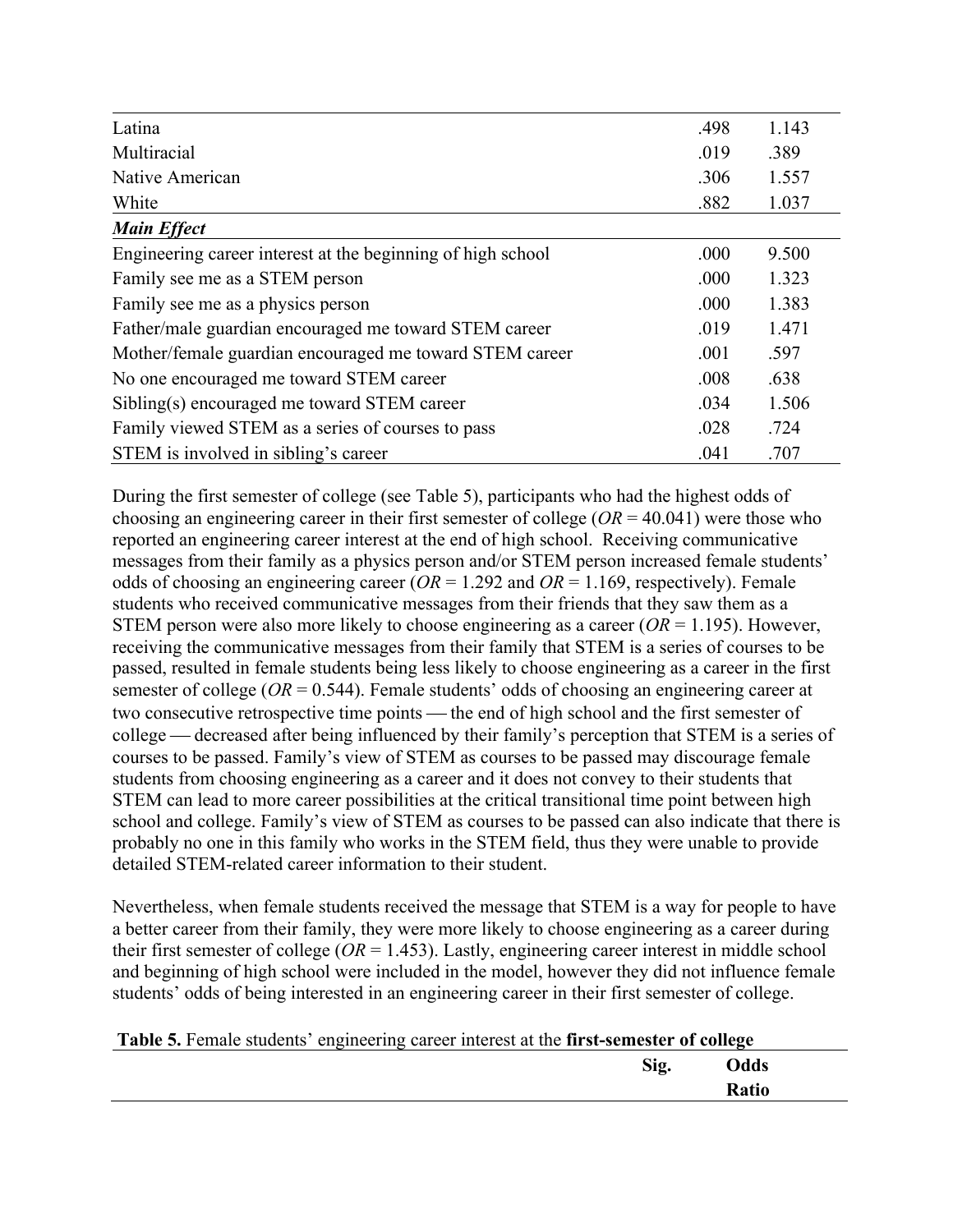| Constant                                              | .000 | .009   |  |
|-------------------------------------------------------|------|--------|--|
| <b>Control Variables</b>                              |      |        |  |
| Parents level of education                            | .452 | 1.125  |  |
| Asian                                                 | .235 | 1.483  |  |
| <b>Black</b>                                          | .799 | 1.091  |  |
| Latina                                                | .551 | 1.158  |  |
| Multiracial                                           | .246 | 1.616  |  |
| Native American                                       | .059 | .332   |  |
| White                                                 | .518 | .828   |  |
| <b>Main Effect</b>                                    |      |        |  |
| Engineering career interest at the end of high school | .000 | 40.041 |  |
| Family see me as a STEM person                        | .039 | 1.169  |  |
| STEM Teacher see me as a STEM person                  | .020 | 1.195  |  |
| Family see me as a physics person                     | .000 | 1.292  |  |
| Family viewed STEM as a way for a better career       | .021 | 1.453  |  |
| Family viewed STEM as a series of courses to pass     | .002 | .544   |  |

#### **Discussion**

We investigated how social agents (e.g., teachers, peers, parents, siblings, and other relatives) and their communicative messages (e.g., recognition, encouragement, and career information accessibility) influence high school female students' interest in engineering in three retrospective time points (e.g., beginning of high school, end of high school, and beginning of college). In this discussion section, we will first discuss the impact of demographic backgrounds (e.g., race /ethnicity and parents' educational level) on female students' engineering career interest. Then, we will talk about social agents' impact on female's engineering career interest.

We found that being from a certain race/ethnic group did not consistently increase or decrease participants' odds of being interested in pursuing an engineering career. For example, in the beginning of high school, Latinas were more likely to be interested in engineering careers (*OR* = 1.521), whereas at the end of high school, these female students did not have an increased or decreased interest. At the beginning of high school, Black female students were also more likely to choose engineering careers ( $OR = 2.032$ ), whereas they were no more or less likely to do so by the end of high school. Both Latina and Black students' decreased odds of choosing engineering careers from the beginning to the end of high school suggests that they might not get enough support and exposure to develop their engineering career interests during high school. A prior study has affirmed that the marginalization of STEM education limits the opportunities of Black and Latina students [27]. At the beginning and end of high school, Asian female students were more likely to be interested in an engineering career, the likelihood of their interests did not change once enrolled in college. Female students who identified as multiracial had lower odds of being interested in an engineering career only at the end of high school.

Moreover, participants' parental level of education did not support or hinder their interest in an engineering career in any of the three retrospective time points. Although our study did not find a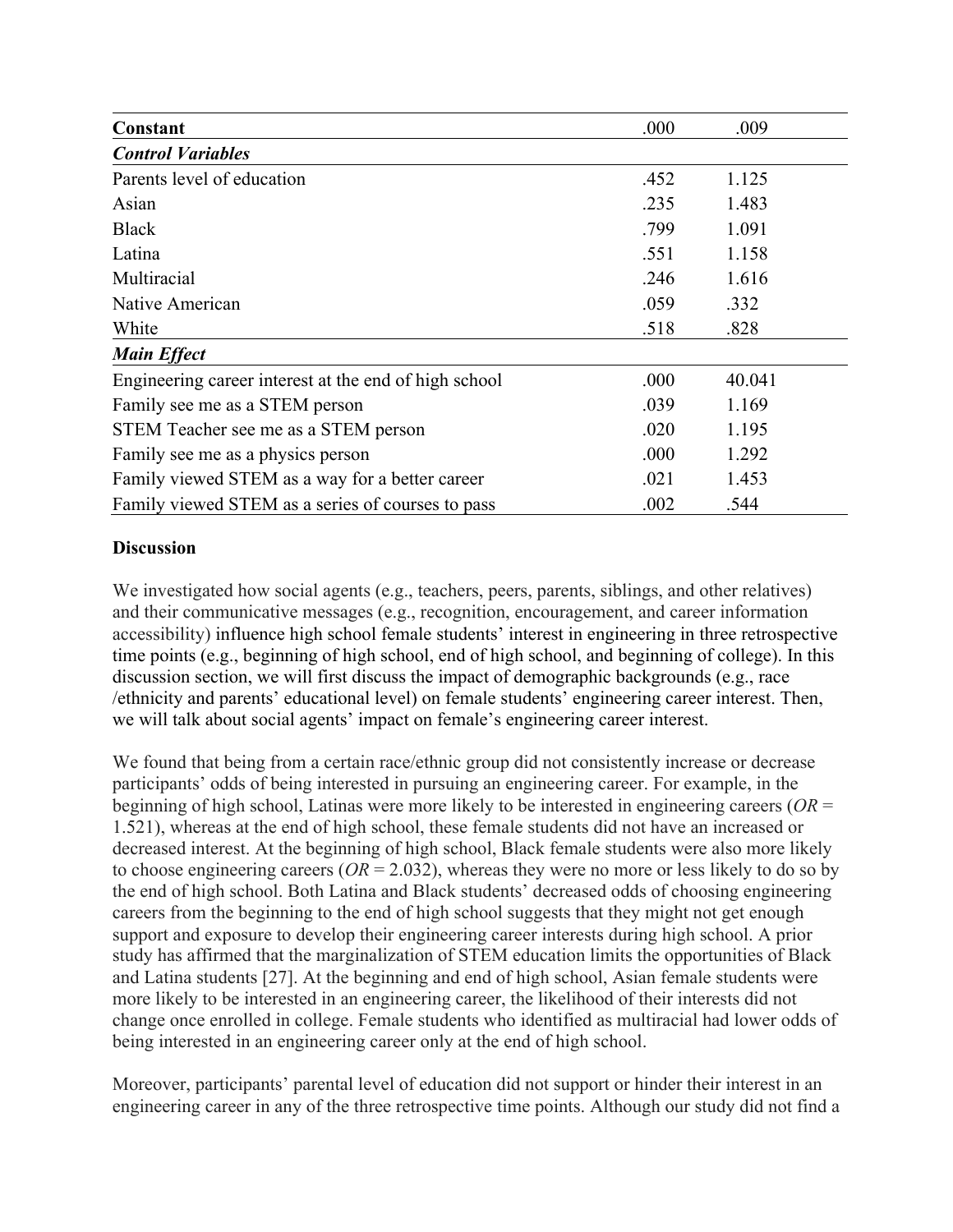consistent time-related relationship between race/ethnicity and engineering career choice, scholars have found there is an association between STEM career interest and social support [13][12]. In prior literature, Asian American students mentioned their families regarded STEM careers as opportunities to obtain financial resources, stability, and success. Asian American students' families usually provided STEM-related support to them, whereas other students indicated their family had less control of their career path and did not provide specific support [28]. Moreover, female students who received more support from family and school were more likely to choose engineering as a career at the end of high school. Social support from within and out of school could serve as an influential socializing agent for female students in making decisions on which fields of study to pursue [8].

Participants' engineering career interests were not consistent throughout the retrospective time points examined in this study (see Figure 2). Female students who showed aspirations for an engineering career during middle school had the highest likelihood of demonstrating an engineering career interest at the beginning of high school. Female students' interest in engineering at the beginning of high school had the highest odds of supporting their engineering aspirations at the end of high school, yet female students' middle school aspirations did not increase their odds. Furthermore, female students' interest at the end of high school had the highest likelihood of supporting their engineering career interest in the first semester of college. However, engineering career aspirations in middle school and beginning of high school did not increase their odds of being interested in engineering at the first semester of college. Our participants' engineering career interests at the end of high school were not affected by their middle school interest, which demonstrates that there are opportunities to develop interest in engineering during the later years of secondary education.



**Figure 2**. Participants' engineering career interests were not consistent throughout the retrospective time points examined in this study.

At the beginning of high school, female students who were interested in engineering were more likely to be encouraged by their fathers and high school teachers, whereas at the end of high school, those who were interested in engineering were more likely to be encouraged by their fathers and siblings. Our results demonstrate that fathers have a consistent impact on female students' engineering career interests at both the beginning and end of high school. Prior studies examining fathers' involvement on female students' career aspirations in engineering have been conflicting. Some mentioned that fathers served as important role models [29], whereas others reported that fatherly involvement was not significant [30] or even decreased student interest in pursuing engineering careers [9] [30]. Likewise, Fredricks et al. [31] assumed that parents' (particularly fathers') concerns about STEM study and job-related requirements would interfere with students' interest in choosing STEM as a career. Although a prior study [31] emphasized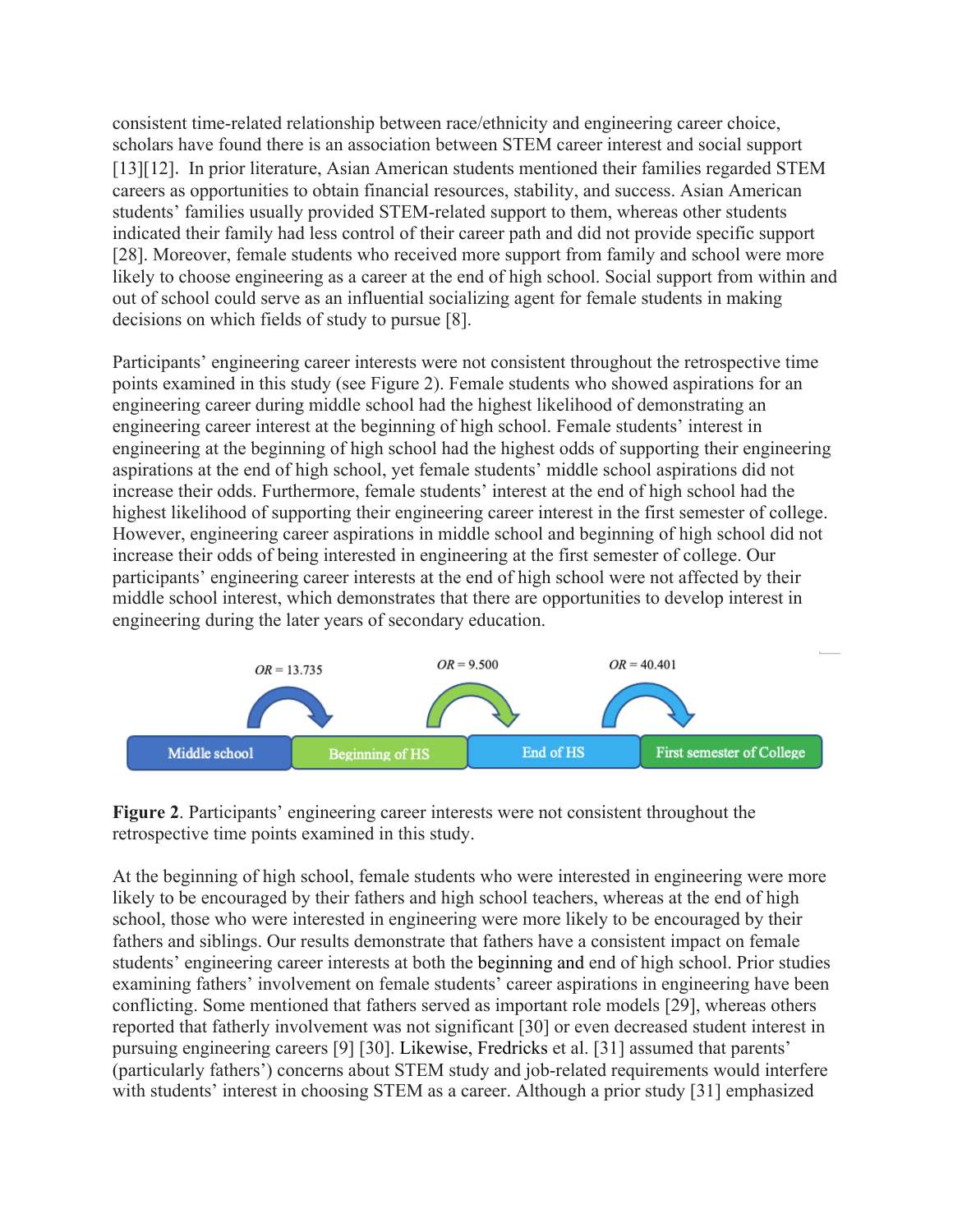fathers' negative impact on female students' engineering career interest, our results showed that fathers had a significant positive impact on female students' decision to pursue an engineering career.

In this study, female students who received messages of encouragement from their mothers had decreased odds of being interested in an engineering career at the end of high school. This result is possibly because mothers usually were the ones who encouraged their children to pursue their passion [13, p. 95][14]. However, such vague encouragement was often regarded barely helpful, since many students were confused about what their passions were [14]. Furthermore, our study suggests that it is not merely about which social agents encourage or discourage students to pursue an engineering career, but also the content of the VAS messages the social agents convey to the students that matters. In many cases, fathers and teachers were the ones who conveyed to their student the details about a certain career. In this way, the students could envision the work scenario, such as who they would work with and what the job entailed [14]. However, influential social agents (e.g., parents, teachers, and career counselors) might also be barriers for students to choose a STEM career as they might provide misleading information to students [15]. For example, students learned little or limited information from their parents about STEM careers unless their parents worked in a STEM field [15]. Fathers and teachers usually provided more detailed information, thus students were more confident about their choices and ability based on fathers' and teachers' suggestions and evaluations [14].

We found that female students who received recognition messages of being a physics person from their families had a higher chance of choosing an engineering career at the beginning and end of high school and the first semester of college. The consistency of perceived external recognition messages were important for our participants to pursue engineering. In addition, receiving the recognition message of being a STEM person also increased the likelihood for female students to choose engineering during high school, both at the beginning and later years, as well as in their first semester of college. Thus, being recognized as a STEM person or a physics person by family members is a critical message during high school that promotes engineering career interest. Godwin et al. [11] also confirmed that external recognition (e.g., from parents, teachers and peers) influenced undergraduate students' choice to pursue an engineering degree. Female students that are recognized as a STEM person or physics person by their family may also have greater family support and feel motivated to meet their family's expectations.

Our initial findings suggested that participants' family members viewing STEM as a series of courses to be passed can hinder their interest in engineering careers at the end of high school and in the first semester of college as they might not see greater social values in STEM careers. In contrast, if the participants' family consider STEM as opportunities for better careers, participants had a higher chancer to indicate an engineering career interest at the first semester of college. Knowing the social values of STEM and connecting them with lived experiences could help female students engage more in STEM [31]. Fredricks at el. [31] found that female students were more prone to give up when the STEM content was challenging and they needed more teachers' support to engage in math and science courses. Bystydzienski [5] proposed that some female students may not choose engineering careers because of their fear of failure and the lack of social support, not because of the lack of competency or interest. Another possible reason is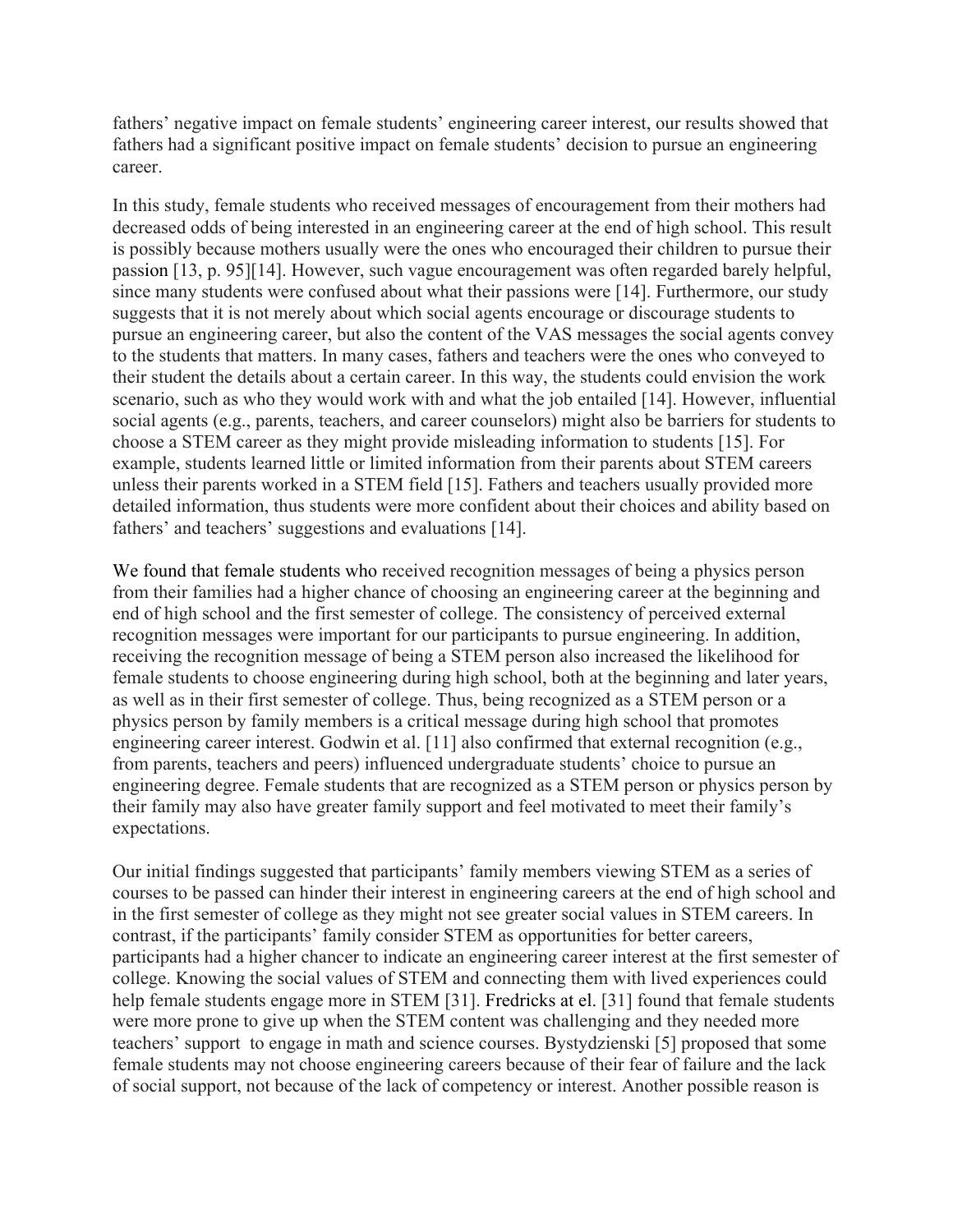that this narrow perspective, of merely viewing STEM as a series of courses to be passed, did not inspire female students' interest in STEM.

In summary, social support is critical to the entry and persistence of female students' interest in engineering. Belonging to a certain race/ethnic background supported female high schoolers' engineering career interest, but its impact was inconsistent. Parental educational level, which is often used as a proxy for socioeconomic status, was not a significant influencer toward students' decision to pursue engineering. Influential others and their communicative message played a more significant role than female students' demographic backgrounds (e.g., race/ethnicity and SES). To answer our research questions, social agents and their communicative messages can influence female students' engineering career interest in different ways. Although there were inconsistencies in other social agents' impact on female students' engineering career interest, father's encouragement was positively influential toward female students pursuing engineering at both the beginning and end of high school. Moreover, by understanding the value of STEM (viewing STEM as a way to better careers versus viewing STEM as a series of courses to be passed) can increase female students' odds of choosing engineering careers. Receiving external recognition by family could increase female students' odds of choosing engineering careers from high school to first semester of college.

## **Limitations and Future Work**

This study does not come without limitations. Since the data were cross-sectional, the responses may not capture students' interest in engineering at different time points as accurately as a longitudinal study. Another limitation is that we did not investigate interaction effects. For example, race/ethnicity itself may not be significant in the model, but when it interacts with some independent variables (e.g., family attitudes toward STEM courses), race/ethnicity may become significant. Future work will investigate the interaction effect between gender, race/ethnicity identification, parental level of education, family attitudes toward STEM, encouragement from family members, and whether STEM is involved in family members' career on engineering career interest. Additionally, qualitative data can help deepen the understanding of how and why social agents and communicative messages influence students' engineering career interest.

A previous study found that media was one of the five primary VAS sources influencing students' career choices [14]. However, we did not collect data that helps us understand how media influenced female high schoolers' engineering career interest. Future work can examine the role media plays in informing female students' interest in pursuing STEM careers, specifically, engineering.

## **Conclusion**

This study used the Vocational Anticipation Socialization of the STEM model to understand female students' engineering career interests at the beginning and end of high school into the first semester of college. This study revealed that social agents (e.g., teachers, friends, and parents, especially encouragement from fathers) and the types of communicative messages, especially external recognition and positive family attitude toward STEM, received from these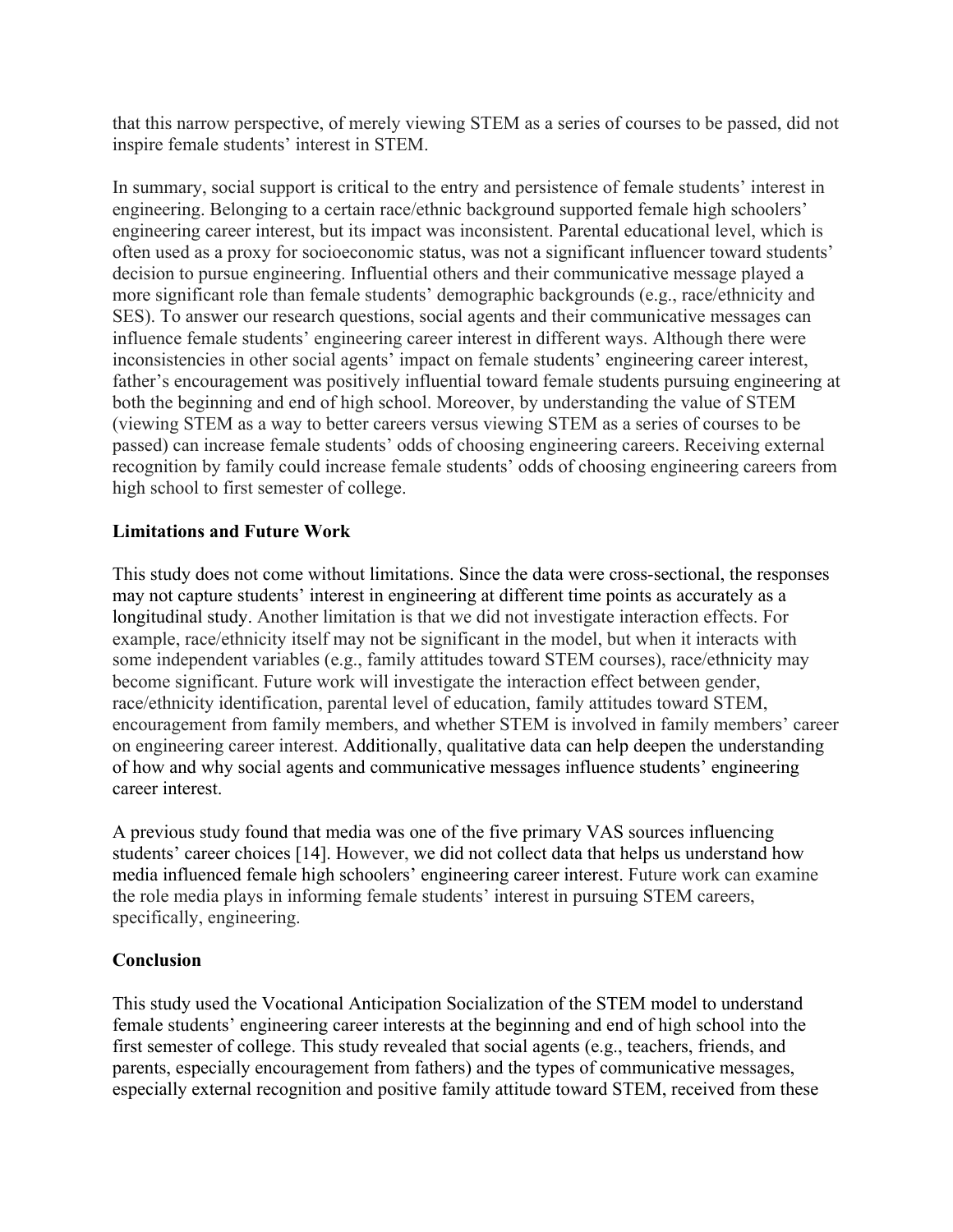social agents were more influential than demographic factors on female students' engineering career choices.

Although female students are the agents making the final career decision, they are only one facet of the whole VAS process. Depending on the social agents and types of communicative messages received, we found that female students' interest in engineering careers may change, which opens opportunities for the engineering education community to create more effective interventions to attract female students at different academic stages.

## **References**

- [1] N. Dasgupta and J. G. Stout, "Girls and Women in Science, Technology, Engineering, and Mathematics: STEMing the Tide and Broadening Participation in STEM Careers," *Policy Insights from Behav. Brain Sci.*, vol. 1, no. 1, pp. 21–29, 2014, doi: 10.1177/2372732214549471.
- [2] E. B. Stolzenberg *et al.*, *The American Freshman: National Norms Fall 2018*. Higher Education Research Institute, University of California, Los Angeles., 2019.
- [3] R. D. Robnett and C. Leaper, "Friendship Groups, Personal Motivation, and Gender in Relation to High School Students' STEM Career Interest," *J. Res. Adolesc.*, vol. 23, no. 4, pp. 652–664, 2013, doi: 10.1111/jora.12013.
- [4] K. P. Dabney *et al.*, "Out-of-School Time Science Activities and Their Association with Career Interest in STEM," *Int. J. Sci. Educ. Part B Commun. Public Engagem.*, vol. 2, no. 1, pp. 63–79, 2012, doi: 10.1080/21548455.2011.629455.
- [5] J. M. Bystydzienski, M. Eisenhart, and M. Bruning, "High school is not too late: Developing girls' interest and engagement in engineering careers," *Career Dev. Q.*, vol. 63, no. 1, pp. 88–95, 2015, doi: 10.1002/j.2161-0045.2015.00097.x.
- [6] J. E. Stake and K. R. Mares, "Evaluating the impact of science-enrichment programs on adolescents' science motivation and confidence: The splashdown effect," *J. Res. Sci. Teach.*, vol. 42, no. 4, pp. 359–375, 2005, doi: 10.1002/tea.20052.
- [7] J. E. Stake, "The critical mediating role of social encouragement for science motivation and confidence among high school girls and boys," *J. Appl. Soc. Psychol.*, vol. 36, no. 4, pp. 1017–1045, 2006, doi: 10.1111/j.0021-9029.2006.00053.x.
- [8] L. Rosenthal, B. London, S. R. Levy, and M. Lobel, "The Roles of Perceived Identity" Compatibility and Social Support for Women in a Single-Sex STEM Program at a Coeducational University," *Sex Roles*, vol. 65, no. 9–10, pp. 725–736, 2011, doi: 10.1007/s11199-011-9945-0.
- [9] A. Godwin, G. Potvin, and Z. Hazari, "Do engineers beget engineers? Exploring connections between the engineering-related career choices of students and their families," *ASEE Annu. Conf. Expo. Conf. Proc.*, 2014, doi: 10.18260/1-2--20332.
- [10] B. S. Benedict, D. Verdín, R. A. Baker, A. Godwin, and T. Milton, "Uncovering latent diversity: Steps towards understanding 'What counts' and 'Who belongs' in engineering culture," *ASEE Annu. Conf. Expo. Conf. Proc.*, vol. 2018-June, 2018, doi: 10.18260/1-2-- 31164.
- [11] A. Godwin, G. Potvin, Z. Hazari, and R. Lock, "Identity, Critical Agency, and Engineering: An Affective Model for Predicting Engineering as a Career Choice," *J. Eng.*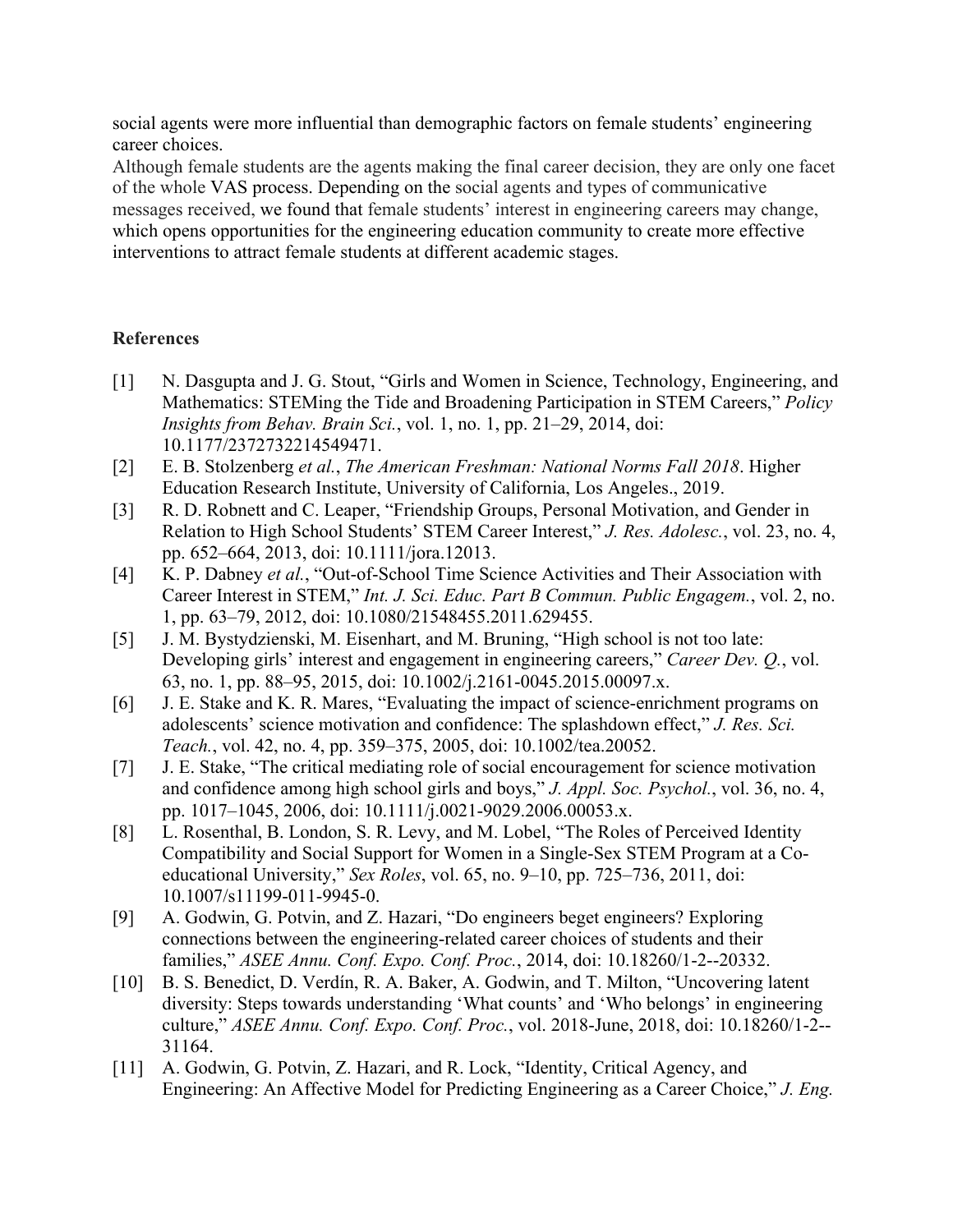*Educ.*, vol. 105, no. 2, pp. 312–340, 2016, doi: 10.1002/jee.20118.

- [12] L. Rice, J. M. Barth, R. E. Guadagno, G. P. A. Smith, and D. M. McCallum, "The Role of Social Support in Students' Perceived Abilities and Attitudes Toward Math and Science," *J. Youth Adolesc.*, vol. 42, no. 7, pp. 1028–1040, 2013, doi: 10.1007/s10964-012-9801-8.
- [13] S. K. Buday, J. E. Stake, and Z. D. Peterson, "Gender and the Choice of a Science Career: The Impact of Social Support and Possible Selves," *Sex Roles*, vol. 66, no. 3–4, pp. 197– 209, 2012, doi: 10.1007/s11199-011-0015-4.
- [14] S. R. Powers and K. K. Myers, "Vocational Anticipatory Socialization: College Students' Reports of Encouraging/Discouraging Sources and Messages," *J. Career Dev.*, vol. 44, no. 5, pp. 409–424, 2017, doi: 10.1177/0894845316660627.
- [15] J. L. S. Jahn and K. K. Myers, "Vocational Anticipatory Socialization of Adolescents: Messages, Sources, and Frameworks That Influence Interest in STEM Careers," *J. Appl. Commun. Res.*, vol. 42, no. 1, pp. 85–106, 2014, doi: 10.1080/00909882.2013.874568.
- [16] K. K. Myers, J. L. S. Jahn, B. M. Gailliard, and K. Stoltzfus, "Vocational anticipatory socialization (VAS): A communicative model of adolescents' interests in STEM," *Manag. Commun. Q.*, vol. 25, no. 1, pp. 87–120, 2011, doi: 10.1177/0893318910377068.
- [17] J. A. Kitchen, G. Sonnert, and P. M. Sadler, "The impact of college- and university-run high school summer programs on students' end of high school STEM career aspirations," *Sci. Educ.*, vol. 102, no. 3, pp. 529–547, 2018, doi: 10.1002/sce.21332.
- [18] K. J. Levine and C. A. Hoffner, "Adolescents' conceptions of work: What is learned from different sources during anticipatory socialization?," *J. Adolesc. Res.*, vol. 21, no. 6, pp. 647–669, 2006, doi: 10.1177/0743558406293963.
- [19] M. R. Aley and K. J. Levine, "From Whom Do Young Adults Actively Seek Career Information? An Ego-network Analysis of Vocational Anticipatory Socialization," *Commun. Stud.*, vol. 71, no. 2, pp. 351–367, 2020, doi: 10.1080/10510974.2020.1735465.
- [20] B. F. French, J. C. Immekus, and W. C. Oakes, "An examination of indicators of engineering students' success and persistence," *J. Eng. Educ.*, vol. 94, no. 4, pp. 419–425, 2005, doi: 10.1002/j.2168-9830.2005.tb00869.x.
- [21] A. J. Scott, D. W. Hosmer, and S. Lemeshow, "Applied Logistic Regression.," *Biometrics*, vol. 47, no. 4, p. 1632, 1991, doi: 10.2307/2532419.
- [22] J. B. Elsner, A. A. Tsonis, J. B. Elsner, and A. A. Tsonis, "Multivariate Statistics," *Singul. Spectr. Anal.*, pp. 29–35, 1996, doi: 10.1007/978-1-4757-2514-8\_3.
- [23] T. A. Craney and J. G. Surles, "Model-dependent variance inflation factor cutoff values," *Qual. Eng.*, vol. 14, no. 3, pp. 391–403, 2002, doi: 10.1081/QEN-120001878.
- [24] P. D. Allison, "Paul D. Allison Logistic Regression Using SAS Ch 2.pdf.".
- [25] S. Menard, "Longitudinal Research," *Dict. Mark. Commun.*, no. July, p. 2002, 2002, doi: 10.4135/9781452229669.n1935.
- [26] S. Cook, R. Dennis; Weisberg, *New York: Chapman and Hall. Retrieved from the University of Minnesota Digital Conservancy, https://hdl.handle.net/11299/37076.* 1982.
- [27] E. O. McGee, "Devalued Black and Latino Racial Identities: A By-Product of STEM College Culture?," *Am. Educ. Res. J.*, vol. 53, no. 6, pp. 1626–1662, 2016, doi: 10.3102/0002831216676572.
- [28] P. R. Aschbacher, E. Li, and E. J. Roth, "Is science me? High school students' identities, participation and aspirations in science, engineering, and medicine," *J. Res. Sci. Teach.*, vol. 47, no. 5, pp. 564–582, 2010, doi: 10.1002/tea.20353.
- [29] S. D. Simpkins, P. E. Davis-Kean, and J. S. Eccles, "Math and science motivation: A